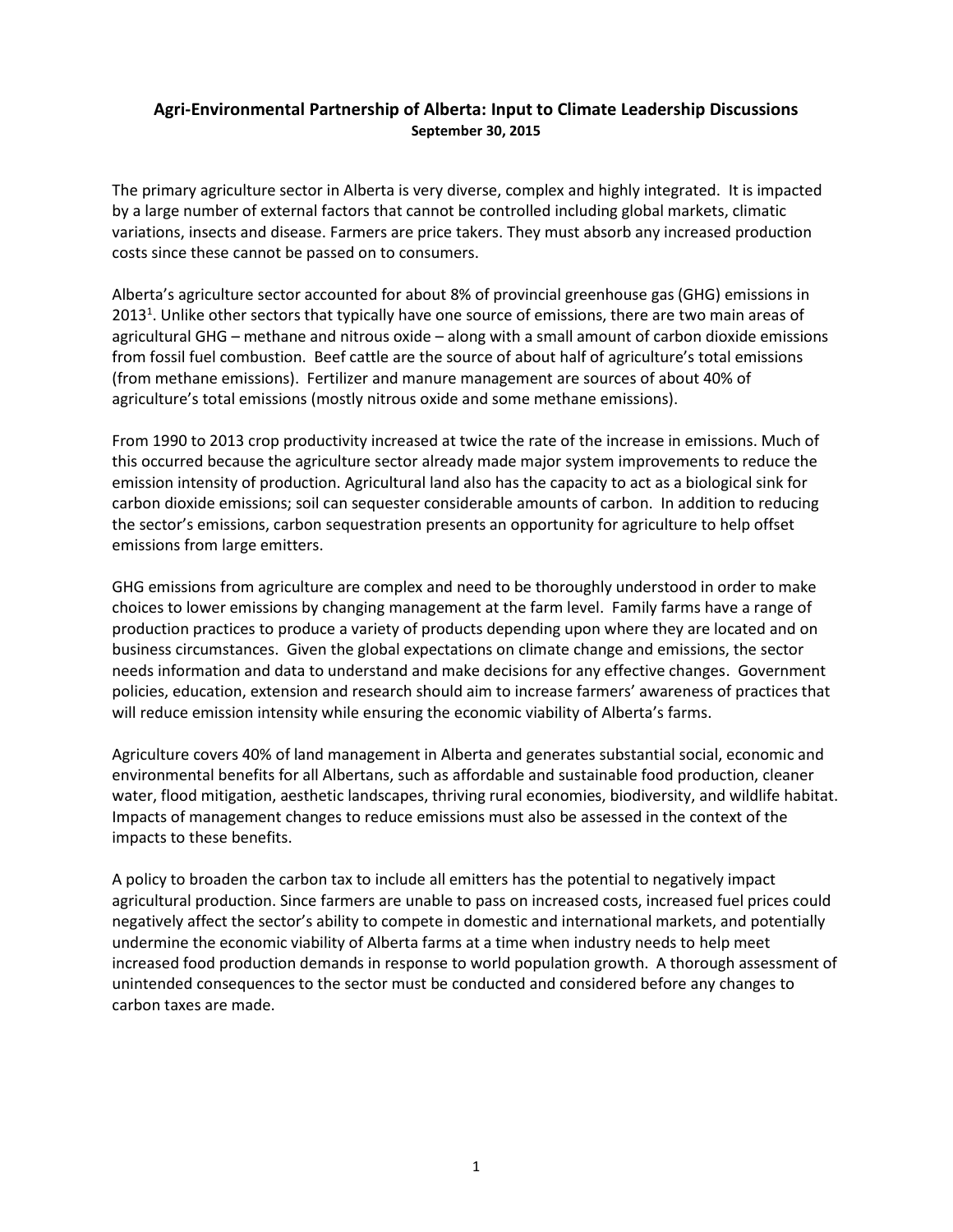# **Agri-Environmental Partnership of Alberta: Input to Climate Leadership Discussions September 30, 2015**

#### **Key Messages**

- Farming practices in Alberta have been continually improving and are among the most advanced globally. Farm businesses will continue to improve as opportunities arise.
- Flexible, adaptive and voluntary policies that provide incentives and develop and share information will enable the sector to increase production efficiencies and reduce emissions while contributing to economic growth and diversification.
- Further research is needed to identify the scientific, economic, policy and verification basis for practice improvements that can help lower emissions and increase food sustainability without creating barriers of increased costs of production.

Based on current levels of improved practice and research conducted to date, the potential for agricultural emission reductions is not large and will not have a significant impact on provincial emissions overall. However, the role of agricultural management to enhance carbon sequestration is potentially high. Where practice changes make sense and are sustainable, the agriculture sector can contribute to GHG reductions in the following ways:

- 1. Increasing nitrogen use efficiency using the full 4R Nutrient Stewardship plan (Right Source @ the Right Rate, Right Time, and Right Place)<sup>2</sup>. Potential reductions of 25% of nitrous oxide emissions at 50% adoption of the Advanced Nutrient Stewardship plan by 2035 could result in emission reductions of about 12% of agricultural emissions, which is 1% of total emissions in Alberta.
- 2. Selecting best genetic traits in beef cattle for low Residual Feed Intake<sup>3</sup>. A 30% adoption rate by 2035 could reduce agricultural emissions by 4%, or 0.3% of total emissions in Alberta<sup>4</sup>.
- 3. Increase soil carbon sequestration. Conversion of class 4 to 7 cropland to perennial crops in Alberta's Dry Prairie region (0.8 M ha or 2 M ac) by 2035 could potentially sequester up to 7% of agricultural emissions, or 0.5% of total emissions in Alberta<sup>4</sup>. Further assessment of policy basis to address permanence is needed, as well as impacts of any increases in livestock numbers.
- 4. Increase use of agricultural carbon offset protocols. Agricultural protocols quantify reductions and removals from improved agricultural management. To date only two of ten agricultural protocols have been used at the \$15 / T CO2e carbon price that is currently capped by the Climate Change Emission Management (CCEMC) Corporation fund option for companies regulated under the Specified Gas Emitters Regulation (2007). Increasing carbon prices to \$30 / T CO2e by 2017 in Alberta could encourage adoption of new agricultural offset projects. The financial value of carbon offsets to individual farms is currently not significant and often presents an administrative burden (verification and associated transaction costs). Further assessment of the verification basis for demonstrating practice changes and streamlining of the process is needed to increase the use of protocols by the agriculture sector.
- 5. Increase restoration and retention of wetlands. Voluntary restoration of wetlands on farmland has the potential to sequester significant amounts of carbon<sup>5</sup>. Retention of existing wetlands has been shown to be an even more effective mechanism for sequestration<sup>5</sup>.